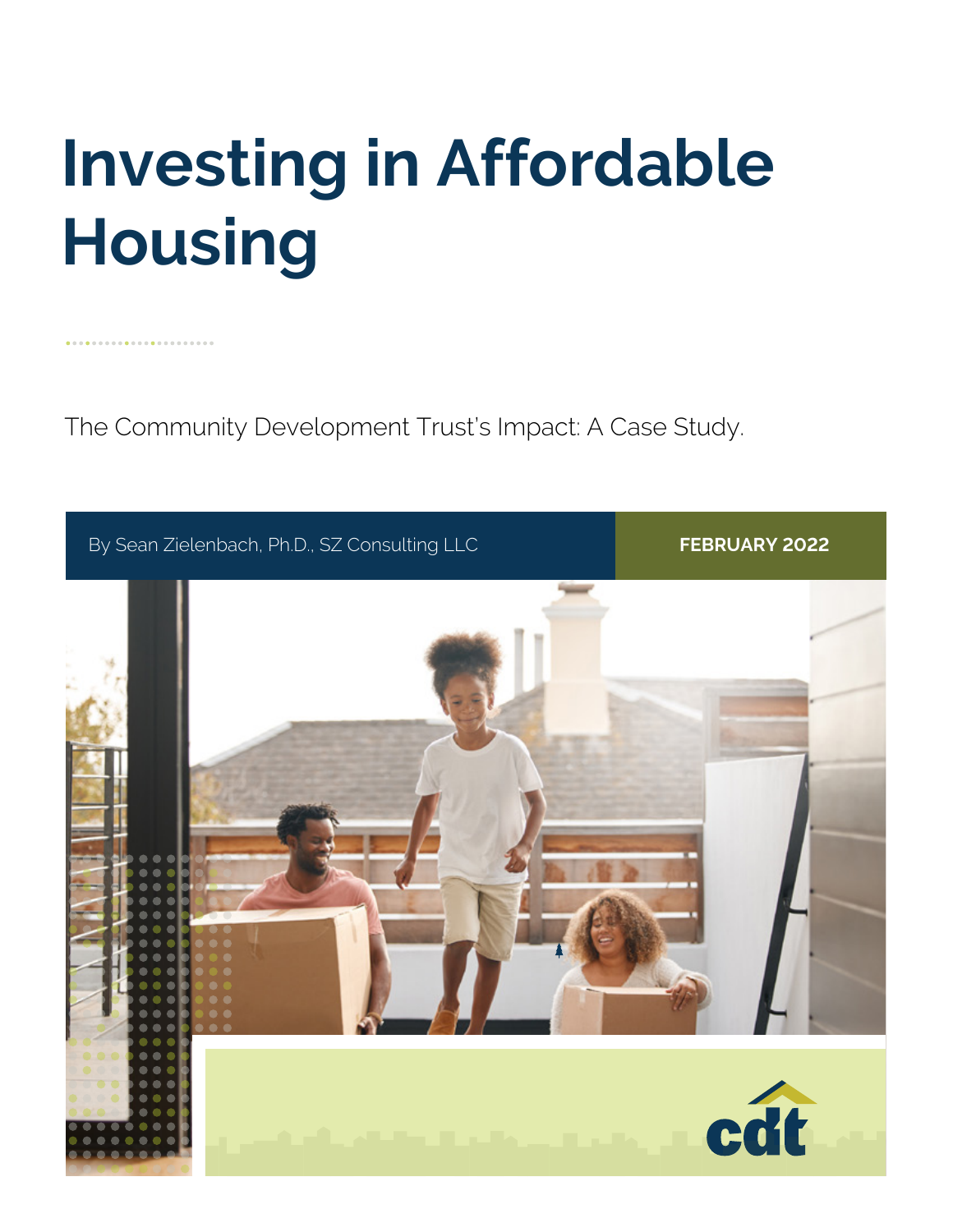# **Executive Summary**

CDT-financed properties help address the pervasive affordable housing shortage in neighborhoods throughout the country. By providing and preserving housing that is affordable and well-maintained, the developments create significant benefits for low-income households. The housing cost savings meaningfully increase the households' disposable incomes, providing them with additional resources to spend on other basic necessities. Not surprisingly, renters with no or limited housing cost burdens can spend more on food and health care, with corresponding benefits for their health and wellness.

The affordability of CDT-financed properties contributes to consistently low rates of tenant turnover. Such residential stability has positive ramifications for the tenants' emotional well-being, their ability to build and maintain a social network, and their children's short- and longer-term academic performance.

At the same time, the properties contribute to the stabilization and potential revitalization of their surrounding communities, neighborhoods that tend to be disproportionately poor and under-invested. While significant challenges remain in many of these areas, there is a growing sense of optimism about many aspects of their future.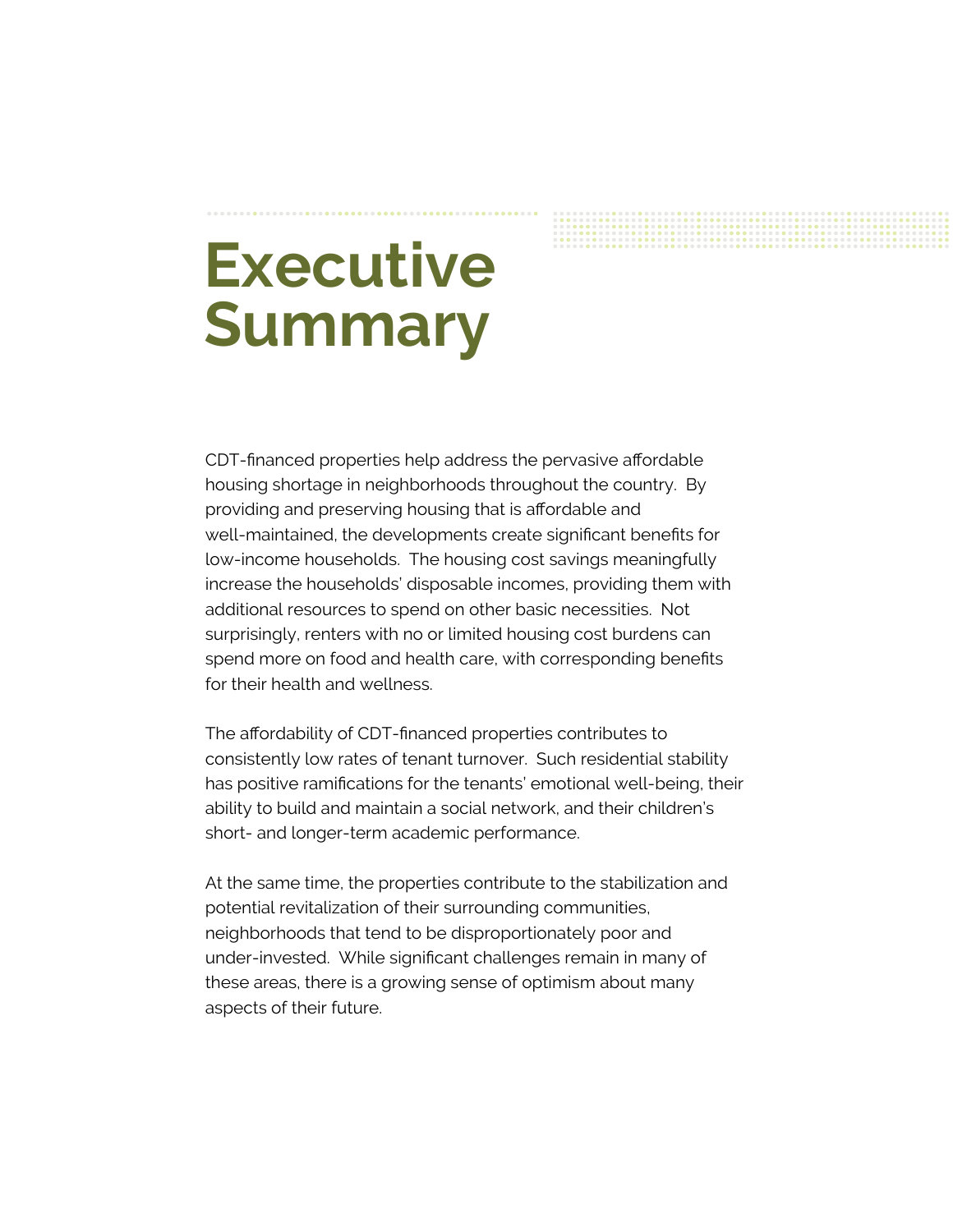# **Foreword**

The Covid-19 pandemic has exacerbated an already severe shortage of affordable rental housing for low-income households. With the various stay-at-home orders, school closings, and moves to remote work over the past two years, the need for a stable and sufficiently spacious residential environment has increased. The uncertainty surrounding the pandemic has contributed to a reduced rate of residential mobility, as the vast majority of Americans have opted to remain in their homes to the extent possible and practicable. Perhaps not surprisingly, the third quarter of 2021 saw the lowest national rental vacancy rate since the mid 1980s: only 5.8%.<sup>1</sup>

High rental occupancy rates have pushed rent levels to all-time highs. In the first quarter of 2021, the median asking price for new apartments was \$1,715 – a \$115 increase from the first quarter of 2020.2 The nation experienced an 8.1% increase in rental costs from June 2020 to June 2021, and a 10.4% increase from June 2019 to June 2021. The month-over-month jump of 3.0 to 3.2% from May 2021 to June 2021 was at least triple the typical increase for that period, and 44 of the country's 50 largest metropolitan areas saw new highs in their average rent levels.3

The availability of low-cost rental housing has been steadily declining. In 2011, 32% of all units rented for \$600 or less per month. That number dropped by 3.9 million over the next eight years, so that by 2019, only 22% of the nation's rental stock rented for less than \$600 monthly. Harvard's Joint Center for Housing Studies estimates that there is now a shortage of 6.8 million rental units for very low-income households – those earning 50% or less of AMI – and a deficit of 1.5 million units for households making 80% of AMI.4

The Community Development Trust (CDT) has been working to alleviate the nation's affordable housing shortage for the past 22 years. The New York-based community development financial institution (CDFI) and mission-driven real estate investment trust (REIT) helps facilitate the creation, preservation, and rehabilitation of affordable rental properties throughout the country. Through the end of 2021, it had provided more than \$2.52 billion worth of financing in support of 477 separate residential properties<sup>5</sup> in 42 different states, the District of Columbia, Puerto Rico, and the US Virgin Islands. CDT's efforts have helped create and stabilize more than 48,000 rental units, the vast majority of which are affordable to households making 80% or less of the respective area median incomes. The properties have created important economic and social benefits both for their tenants and their surrounding communities. This report analyzes the wide-ranging impacts of the CDT-financed properties.

**2** Ibid. **1** Joint Center for Housing Studies of Harvard University, America's Rental Housing 2022, (January 2022); available at https://www.jchs.harvard.edu/sites/default/files/reports/files/Harvard\_JCHS\_Americas\_Rental\_Housing\_2022.pdf.

- 
- **3** Realtor.com June 2021 Rental Report (July 2021).
- **4** *America's Rental Housing 2022.*

**<sup>5</sup>** Developments owned and operated by the same entity that were part of the same financing transaction are considered to be a single property, even though they may include properties across multiple locations. Thus the "megabundle" of New York City Housing Authority complexes in Manhattan in which CDT has invested qualify as a single "property" in this analysis.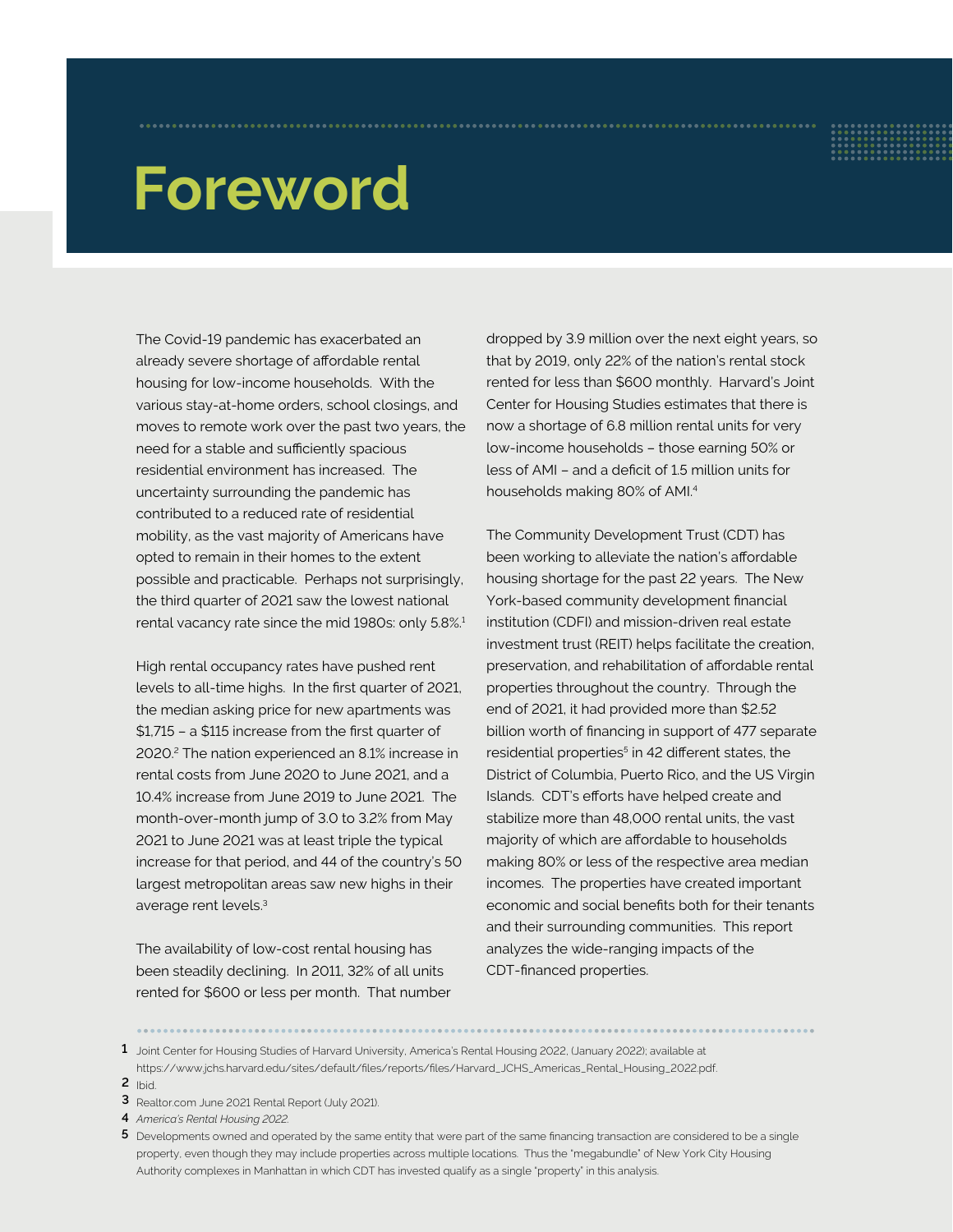### **Overview of CDT**

Founded in late 1998, CDT remains the country's pre-eminent private REIT devoted to affordable housing. It began operations in 1999 and was certified as a CDFI by the federal Treasury Department in 2002.

CDT supports affordable housing in three ways:

- CDT invests equity to preserve the affordability of publicly subsidized properties whose subsidies and use restrictions are expiring. It also works with local housing authorities to convert existing market-rate units into income-restricted apartments. CDT usually invests in conjunction with a local partner as part of a broader ownership transfer and re-capitalization. CDT's funds typically go to cover necessary renovations and property upgrades. As part of the process, CDT acquires a controlling interest in the property and thus the power to create or extend an affordability covenant, ensuring that many of its units remain affordably priced for low-income households.
- Through its mortgage program, CDT provides developers and property owners with long-term, fixed-rate mortgages, both for new construction and as part of a recapitalization of

properties exiting their mandated affordability period. It often commits financing for new developments when the projects are still in the conceptual stage. With CDT's committed take-out capital, the sponsor is better positioned to attract pre-development, construction, and other early-stage financing, as well as to apply for various tax credits.

• CDT has served as a secondary market for affordable housing lenders whose notes may not meet the criteria of traditional buyers such as Fannie Mae and Freddie Mac. CDT buys long-term affordable housing mortgages from other CDFIs, quasi-public housing finance authorities, and conventional banks and other lenders. With the proceeds from the note sales, the originating lenders can make additional loans in support of affordable rental properties.

As of year-end 2021, CDT had \$1.907 billion worth of loans and equity investments on its balance sheet. Its portfolio consisted of 270 properties containing an aggregate 26,826 units. The portfolio did not include another 11 properties containing 733 units for which CDT had committed, but not yet closed, nearly \$34.9 million worth of permanent debt.

CDT occupies a unique niche in the CDFI industry. It is one of relatively few entities that purchase and securitize affordable multifamily loans from other CDFIs. It is one of relatively few non-bank CDFIs that consistently close long-term, permanent mortgages for affordable housing properties; most CDFIs offer shorter-term, earlier-stage loans whose maturities rarely exceed 10 years. Perhaps most notably, CDT is one of very few entities providing long-term, mission-oriented equity that is not associated with federal or state Low-Income Housing Tax Credits. The two other non-LIHTC equity investors of note are the Housing Partnership Equity Trust and Enterprise Community Investment. The Trust invested only in properties owned or operated by its 14 nonprofit partner organizations, however, and is in the process of unwinding its investments. Enterprise generally invests for a maximum of 7 years, whereas CDT routinely remains in a property for 10-15 years.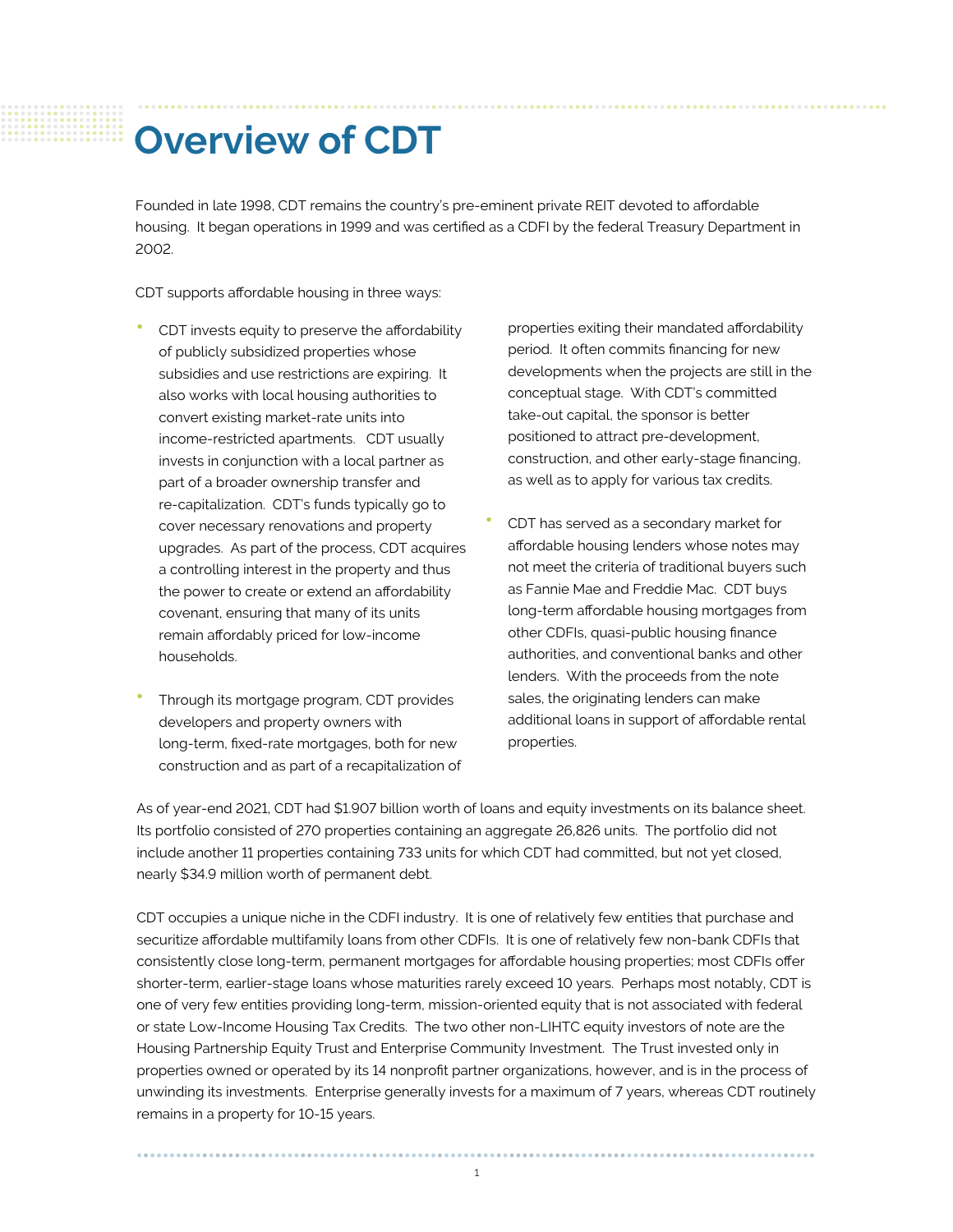### **Importance of CDT's Activities**

Renters tend to be much less stable financially than homeowners. In 2019, the last year for which data are available, the median renter household made \$42,479 – only about 52% of the income for the country's median homeowning household and less than 65% of the national median for all households. Fully 61% of renter households earn 80% or less of their respective area median income (AMI) and therefore qualify as low-income according to federal guidelines. The typical renter has relatively little financial cushion. Median renter household wealth was only \$6,300 in 2019, which included \$1,400 worth of cash – about \$300 more than the typical monthly rent. In contrast, the median homeowner had cash savings of \$10,100 and \$98,500 of non-housing wealth.<sup>6</sup>

The economic shock associated with the pandemic made many renters' financial condition even more precarious. As of March 2021, about 14 million renter households with incomes of less than \$50,000 had lost employment-related earnings. Surveys conducted between August 2020 and March 2021 found that about one-third of renter households were struggling to pay their usual household expenses.7 And with the highest inflation rates in decades, the cost of many of those expenses increased significantly. More recent surveys found that more than half of all renters earning less than \$50,000 had to cut back on essential expenses at some point in 2021 to pay their utility bill.<sup>8</sup>

Even though the economic recovery has helped boost average wages, rent increases have continued to outpace the growth in renter earnings. From 2001 through 2018, the rate of increase in median gross rents exceeded the rate of increase

in median renter household incomes in 45 states and the District of Columbia. With the rent increases of the past year, the average fair market rent for a 1-bedroom apartment is now \$1,061, while the average 2-bedroom rent is \$1,295. (Adjusted annually by HUD, the fair market rent, or FMR, typically reflects the 40th percentile rent in the market. HUD calculates the FMR on a metropolitan area and county-wide basis. In certain places, HUD also calculates it on a ZIP Code basis.)9

Each year, the National Low-Income Housing Coalition (NLIHC) determines the amount a household needs to earn to afford an apartment priced at the prevailing fair market rent. Its most recent analysis, completed in summer 2021, found that a household needed to earn \$24.90 per hour (\$51,792 per year) to afford a standard FMR-priced 2-bedroom apartment and \$20.40 per hour (\$42,432 annually) to afford a typical FMR-priced 1-bedroom apartment. Unfortunately, the average renter makes only \$18.78 per hour. In fact, the median wage for 11 of the 20 largest occupations in the country – positions in which 36% of the nation's workers are employed – is less than the NLIHC-calculated housing wage for a 1-bedroom apartment. Among the insufficiently paying occupations are secretaries, office and administrative support workers, building cleaning and pest control workers, cooks and food preparers, motor vehicle operators, home health care aides, nursing assistants, and orderlies.10

North Dakota is the only state in the country in which the average renter earns more than the average 2-bedroom housing wage. That anomaly likely results from the strong demand for workers

**6** Ibid.

- **8** *America's Rental Housing 2022.*
- **9** Cited in "Out of Reach 2021."
- **10** Ibid.

**<sup>7</sup>** https://nlihc.org/sites/default/files/oor/2021/OOR\_2021\_Mini-Book.pdf. Cited in Andrew Aurand et al, "Out of Reach 2021" (Washington: National Low-Income Housing Coalition, 2021); available at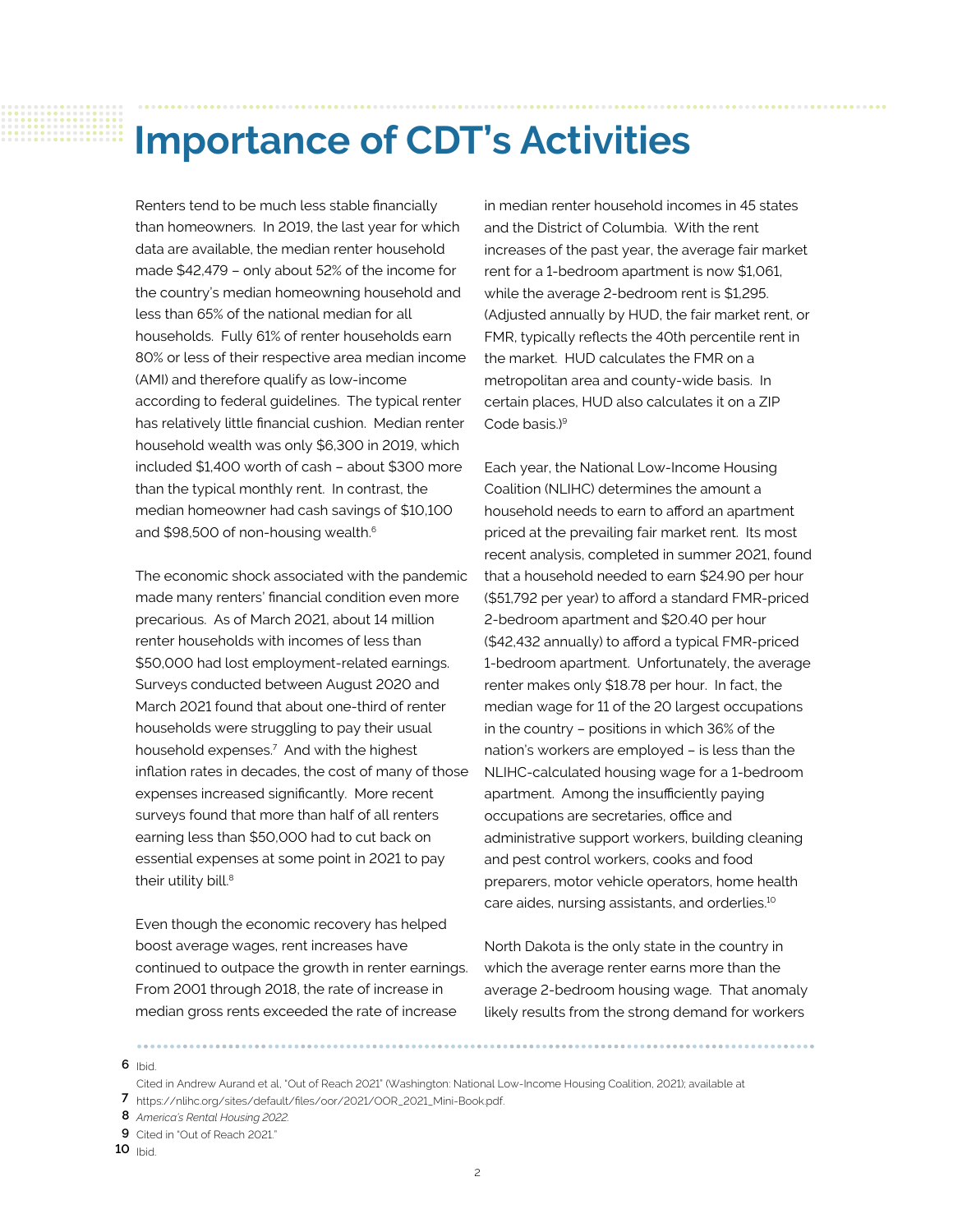to help extract the state's oil and natural gas, and the correspondingly high wages that such individuals can command. At the same time, North Dakota's rents have been rising faster than those of any other state, suggesting that the state's enviously affordable position may be short-lived. On the flip side, the average renter wage is lower than the 1-bedroom housing wage in 26 states and Puerto Rico.<sup>11</sup>

The NLIHC has calculated that the average renter can afford to pay \$977 per month for housing, based on the 30% affordability threshold. That amount is \$84 and \$318 less, respectively, than the respective average FMRs for 1-bedroom and 2-bedroom apartments. Not surprisingly, millions of renters are forced to "over-pay" for a place to live. In 2021, 46% of the country's renters – more than 20 million people – qualified as housing cost-burdened, in that their rent and utility payments comprised more than 30% of their incomes. That proportion represented a six percentage point increase from 2001. Nearly a quarter of all renter households (24%) were severely cost burdened, having to spend more than half their incomes on housing expenses. On average, a cost-burdened renter spends \$240 per month more on rent and utilities than it can afford, while a severely cost-burdened renter spends \$850 more per month.<sup>12</sup>

These burdens have often drastic ramifications as households are forced into agonizing trade-offs. Each month, cost-burdened households have an average \$360 available to cover non-housing expenses. Severely burdened renters have even less. As a result, severely burdened renters in the bottom income quartile spend 38% less on food and 70% less on health care than their

non-burdened peers.<sup>13</sup> With the loss of a job or a reduction in hours, the trade-offs become even more challenging. Fully 23% of renter households earning less than \$25,000, and another 15% of those earning between \$25,000 and \$50,000, were behind on their rent payments during the third quarter of 2021. That does not count the more than 580,000 people who were homeless last year.<sup>14</sup>

Federal housing subsidies help alleviate the financial pressures for some very low-income households. Recipients of Housing Choice (Section 8) vouchers, for instance, are able to reduce their average out-of-pocket rental costs to \$355 per month. Such assistance is critical for households whose average income is only \$15,000 per year. Unfortunately, the extent of the need far exceeds the amount of assistance available. There are 13.3 million households that are eligible for assistance from HUD but that are not currently receiving it. HUD's 2021 Worst Case Housing assessment found that 7.8 million households earned less than half of AMI, had no housing assistance, and either paid more than half of their income in rent and/or lived in severely inadequate conditions.15

Even though new housing starts are at a multi-decade high, the affordability crisis is unlikely to abate for the foreseeable future. Over the next five years, affordability restrictions for more than 312,000 publicly subsidized units are scheduled to expire. Private-sector, profit-motivated entities own the majority of these units.<sup>16</sup> There are also nearly 212,000 public housing units in need of immediate investment, lest their continued deterioration render them uninhabitable. Moreover, there are 17.6 million occupied rental units located in areas with at least a moderate risk

#### **11** Ibid.

- **12** *America's Rental Housing 2022.*
- **13** Per the 2020 Consumer Expenditure Survey.
- **14** *America's Rental Housing 2022.*
- **15** Ibid.

Data from the National Housing Preservation Database (https://preservationdatabase.org/reports/preservation-profiles/); see also Dan **16** Emmanuel, "LIHTC Preservation and the Need for Rental Assistance," Shelterforce (11/18/20), available at https://shelterforce.org/2020/11/18/lihtc-preservation-and-the-need-for-rental-assistance/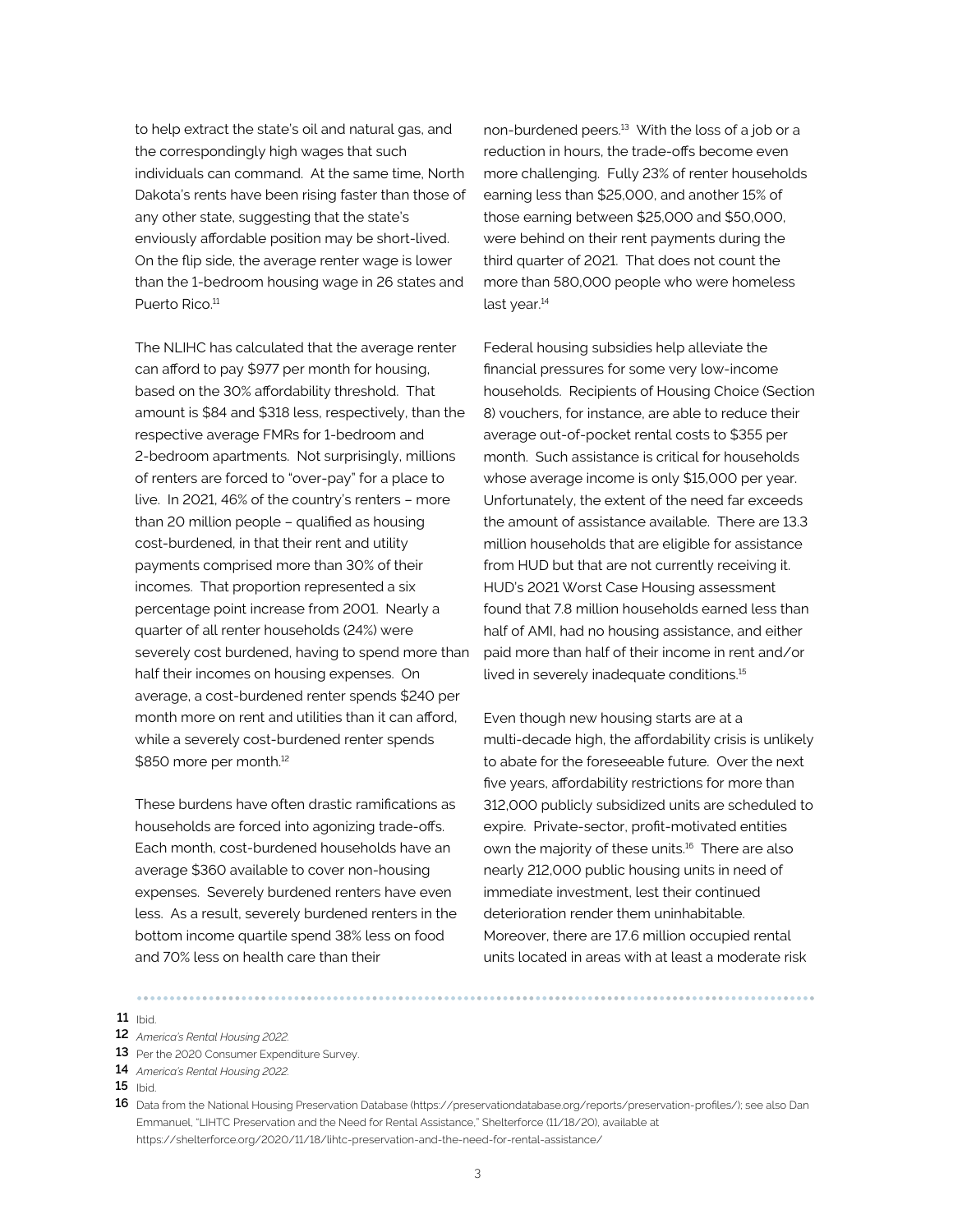of loss from natural hazards, including 4 million properties that presently rent for less than \$600. Among that subset are 1.2 million LIHTC units, 700,000 project-based HUD units, and 200,000 USDA multi-family units.<sup>17</sup>

## **Characteristics of CDT-Financed Properties**

CDT finances a wide range of affordable rental properties, including multifamily apartment buildings, garden-style apartments, and scattered single-family homes. Nearly one-fifth of the properties in the organization's current portfolio are designed for senior citizens, while the remainder house a mix of working-age adults and families. All CDT's debt-financed properties, as well as a majority of its equity properties, have received some form of public subsidy to help make the units affordable to low-income residents. Nearly 99% of the properties in the debt portfolio and 56% of those in the equity portfolio have received equity associated with the federal LIHTC. Only 13 properties have no public subsidy at the project level.

as great, if not greater, than in the big cities. In the median census tract with a CDT-financed property, 53% of renters qualify as housing cost-burdened and 27% qualify as severely burdened. Both proportions are higher than the national averages.

Most of the CDT-financed properties have one or more features that promote energy or water conservation – features that can help reduce overall operating costs. More than 54% have built-in water-saving features in their plumbing systems, and 52% have low-flow toilets. Nearly 44% have high-efficiency heating, ventilation, and air conditioning (HVAC) systems, 22% have "smart" HVAC temperature controls, and 15% have installed motion sensor lighting.

Unlike most affordable housing lenders and investors, CDT tends to focus on properties outside of the country's largest markets. Only 38 of the 269 properties in its current portfolio (14%) are in the nation's 11 most populous cities, those with 1 million or more residents. Yet the need for affordable housing in less populated is

#### **Table 1: Number of CDT Portfolio Properties with Different Public Subsidies**

| Subsidy                                                                                                                                                                                                                        | Debt Properties (216)                                                                                           | <b>Equity Properties (48)</b> |
|--------------------------------------------------------------------------------------------------------------------------------------------------------------------------------------------------------------------------------|-----------------------------------------------------------------------------------------------------------------|-------------------------------|
| <b>LIHTC</b>                                                                                                                                                                                                                   | 213                                                                                                             | 27                            |
| Section 8                                                                                                                                                                                                                      | $\overline{4}$                                                                                                  | 12                            |
| <b>RAD</b>                                                                                                                                                                                                                     | 3                                                                                                               | Ω                             |
| <b>Other Rent Restrictions</b>                                                                                                                                                                                                 | З                                                                                                               | 5                             |
| No Project-Based Subsidy                                                                                                                                                                                                       | 1                                                                                                               | 12                            |
| the state of the state of the state of the state of the state of the state of the state of the state of the state of the state of the state of the state of the state of the state of the state of the state of the state of t | the contract of the contract of the contract of the contract of the contract of the contract of the contract of |                               |

Note that some projects have multiple types of subsidy.

**17** National Housing Preservation Database, *America's Rental Housing 2022.*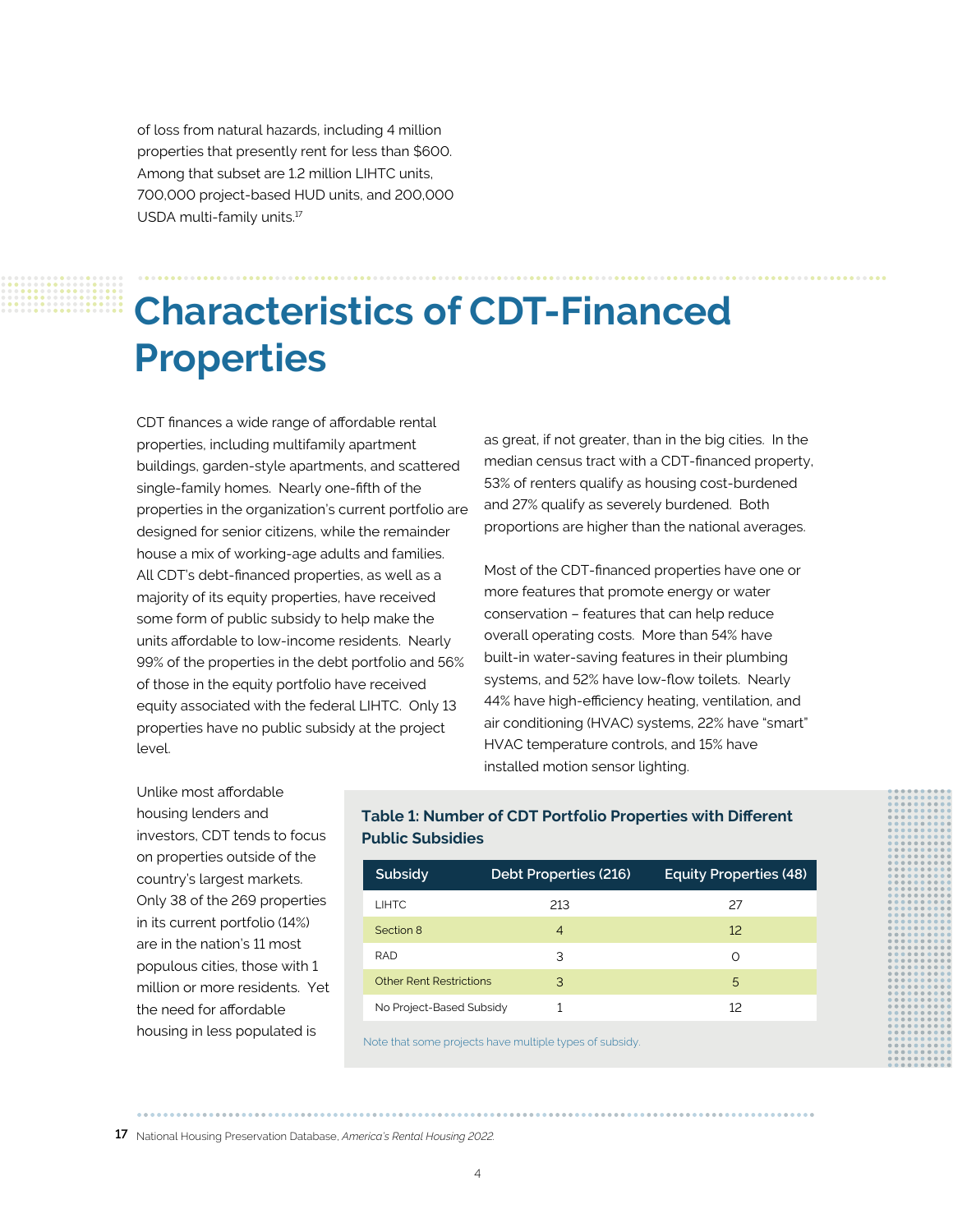## **Study Methodology**

In assessing the benefits and impacts of the CDT-financed properties, I rely on two sets of surveys specific to the properties and their tenants. I augment the results from those surveys with third-party, methodologically rigorous analyses conducted on LIHTC or similar affordable housing properties and their tenants. Since more than 90% of the properties in CDT's current portfolio have received financing associated with the federal LIHTC, I use other LIHTC data for both contextual and comparative purposes.

For the past nine years, CDT has been distributing annual surveys to the property managers of each of its equity and debt financed properties. The surveys ask for detailed information about the individual properties, including the number and type of apartments, current occupancy levels, the amount of tenant turnover in the past year, the median contract rent charged for different types of units, the property's environmental features, and any programs and services offered to the tenants. CDT asks the property managers to provide detailed information on tenant income levels, the number and ages of residents, and the proportion of the contract rent for which the tenant is responsible (as opposed to the amount paid by third parties via voucher or other arrangement). In addition to these quantitative data, the survey asks respondents for their perspectives of the neighborhood in which the property is located, including how local conditions have changed from year to year.

CDT distributes the surveys through its contracted loan servicer. The servicer includes a hard copy of the survey as part of the monthly loan payment reminder, and it typically does so for multiple months as a way of encouraging greater responses. (CDT sends the survey directly to managers at its equity properties.) Response rates vary from year to year but generally average 15 to 20 percent.

Some properties have submitted surveys almost every year, while some have never responded.

In 2021, CDT received 44 completed surveys, representing 16.7% of its portfolio. Over the past four years, it has received completed surveys from 174 separate properties, including 30 that are no longer in CDT's portfolio. (CDT has sold its equity stake in five properties, and 25 others have paid off or refinanced their CDT mortgage.) Ignoring the surveys from properties no longer in the portfolio, the remaining surveys from the past four years provide insight on nearly 55% of CDT's current portfolio. The responding properties are generally representative of the types of developments CDT has financed and the geographies CDT has targeted. They consequently serve as the basis for a more in-depth analysis of the benefits associated with the organization's affordable housing.

CDT also has conducted surveys of tenants in four of its financed properties. In each case, CDT owns an equity stake in the property (either directly or through a joint venture) and therefore has more influence over the property manager. The managers distribute the surveys to the tenants, and the tenants complete the surveys and return them directly to CDT. Survey response rates have been as high as 30%, in part because those who complete and return them are entered into a drawing for sizable gift cards. The surveys ask the tenants about their current employment status, the amount they are spending now for rent and utilities, how long they have lived at the CDT-financed property, and their reason(s) for moving. The surveys also ask the tenants about what they were spending for housing at their previous residence. Finally, they ask the tenants to rate their current and previous homes and neighborhoods on a variety of factors. The results provide some sense of how the properties have affected at least a segment of the tenant population.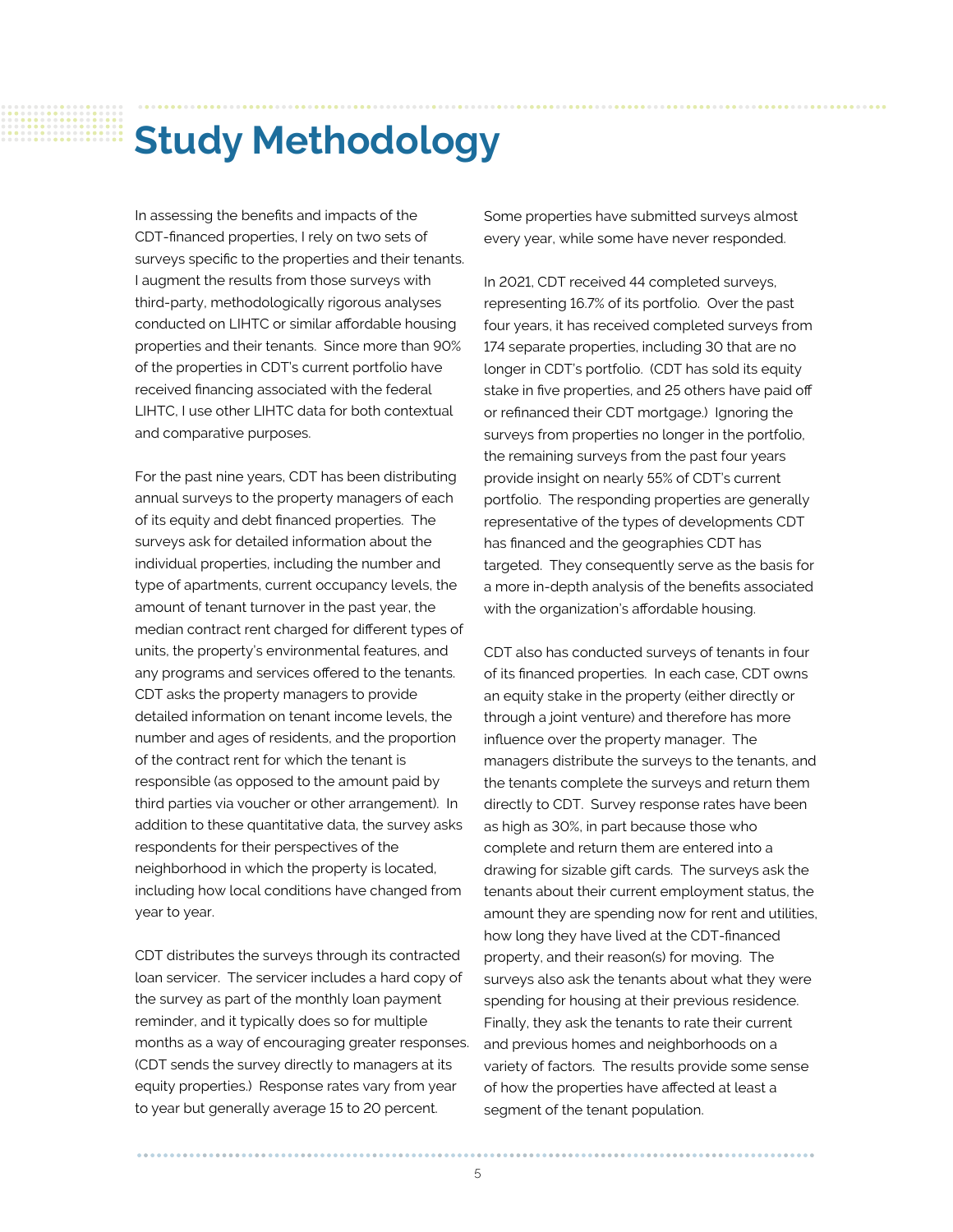## **Characteristics of the Tenants in the CDT Properties**

#### CDT-financed properties house a

disproportionately low-income tenant population. Based on the 2018-2021 survey responses, 60.2% of all tenant households make 50% or less of the respective AMI, including 28.2% that make less than 30% of AMI. As shown in Table 2, CDT's properties have slightly higher-income tenants than the average LIHTC property. According to HUD, the median household income of a tenant residing in a LIHTC-financed property in 2019 was only \$18,200, or 26% of the national median. Half of LIHTC tenants qualify as extremely low-income, making 30% or less of the respective AMI, and another 31% qualify as very low-income (making between 31 and 50% of AMI).<sup>18</sup> Tenant incomes generally are much lower than the 60% of AMI threshold that the LIHTC program targets.

CDT's properties have a much higher proportion of very low and extremely low-income tenants than initially envisioned. The targeted percentage in Table 2 reflects the proportion of units that have been set aside for households within certain income bands.

### **Table 2: Proportion of CDT Tenants within Different Income Bands, Compared to Properties' Targeted Income Composition and National LIHTC Average Incomes**

| <b>Tenant Income Level</b> | Targeted %,<br><b>CDT Properties</b> | Actual %.<br><b>CDT Properties</b> | Actual %,<br>All LIHTC Properties * |
|----------------------------|--------------------------------------|------------------------------------|-------------------------------------|
| $<$ 30% of AMI             | 17.5%                                | 28.1%                              | 50.0%                               |
| 31-50% of AMI              | 26.0%                                | 32.1%                              | 30.8%                               |
| 51-60% of AMI              | 36.4%                                | 26.2%                              | 9.0%                                |
| $>60\%$ of AMI             | 20.1%                                | 13.7%                              | 7.6%                                |

\* Per 2019 HUD data. Percentages do not equal 100% because some properties did not report data on tenant incomes.

CDT's properties serve a range of tenants. Slightly more than half of the residents are working-age adults, about 28% are children or adolescents, and the remaining 22% are senior citizens. More than 30% of adults are working full-time.

CDT historically has not collected data on the race and ethnicity of tenants in its financed properties. To develop a rough estimate of tenant demographics, it has assumed that the racial and ethnic composition of the tenants in individual

properties matches the demographic composition of the census tract in which the property is located. With this proxy, more than 60% of the tenants are people of color, though Whites comprise the largest single group of tenants. HUD's 2019 analysis of LIHTC properties throughout the country found that 30.7% of the tenants were Black, 27.7% were White, and 15.5% were Latino. HUD did not have demographic data for about 25% of the LIHTC tenants, however.

The national LIHTC data reported in this and the following sections can be found at **18** https://www.huduser.gov/portal/Datasets/lihtc/2019-LIHTC-Tenant-Tables.pdf.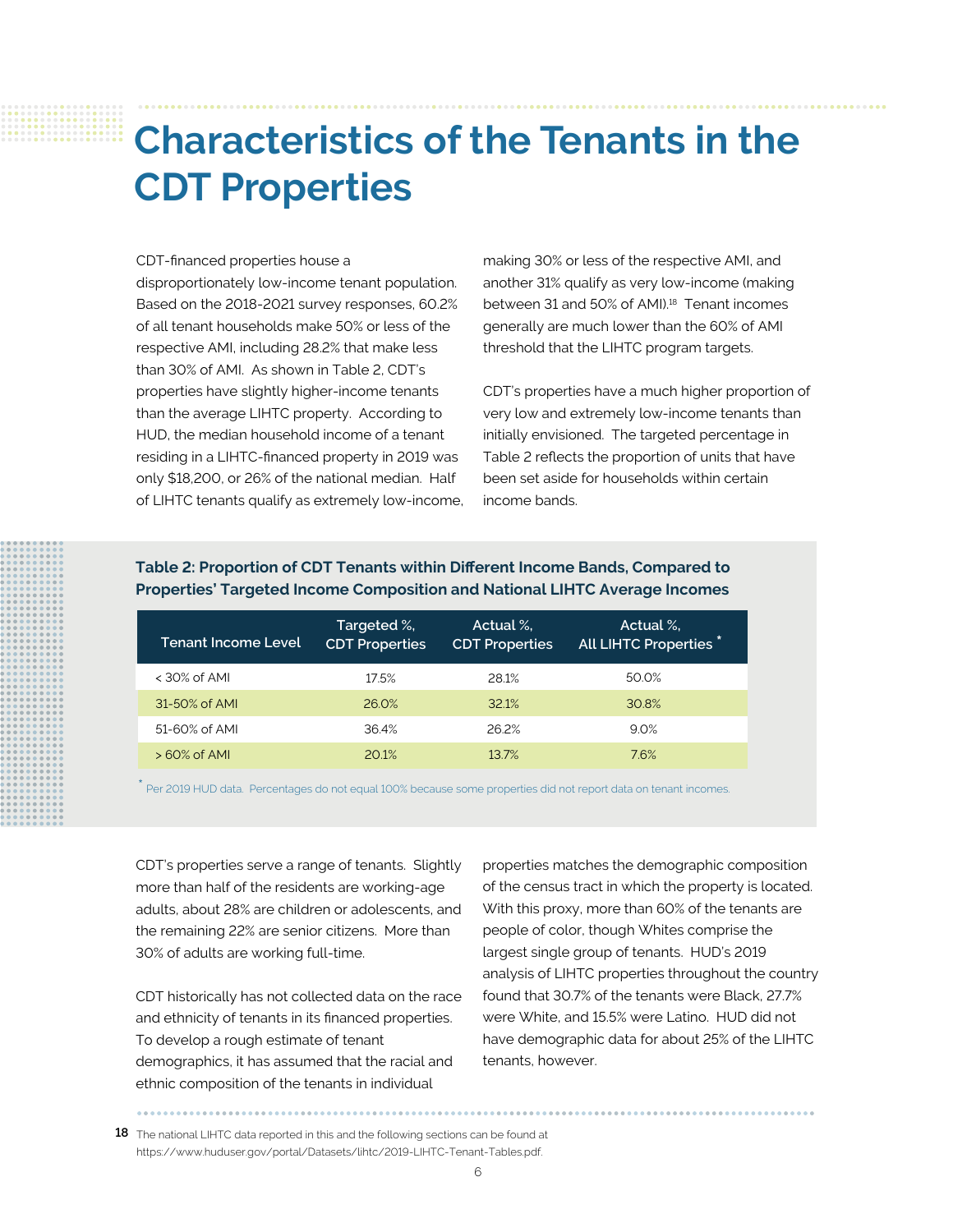### **Tenant Benefits**

### Economic Benefits

LIHTC and similar affordable housing properties significantly reduce the housing cost burdens for their tenants. HUD's 2019 analysis found that only 37.6% of LIHTC tenants pay more than 30% of their incomes in rent and merely 9.4% pay more than half of their incomes in rent. Both figures compare favorably to the national universe of renter households earning less than \$30,000. Nearly 81% of these households qualify as cost-burdened, with a whopping 57% spending 50% or more of their income for housing.

The one downside to housing a higher-thananticipated proportion of very low- and extremely low-income households in LIHTC properties is that some of these tenants may still end up cost-burdened. LIHTC rents are set at the amount that is affordable to households at the upper limit of an income band. For example, units set aside for individuals or households earning 50% or less of

AMI will have rents that equate to 30% of income for a household making 50% of AMI. While a family earning only 40% of AMI would be eligible to rent the unit, it would still be responsible for paying the contract rent on the unit – which in this example would be more than 30% of the family's income.

Even if they do not fully eliminate tenants' housing cost burdens, the units in CDT's financed properties tend to be substantially more affordable than comparable apartments in the marketplace. As Table 3 illustrates, the monthly contract rents charged for CDT-financed units are, on median, as much as \$539 lower than rents for unsubsidized, market-rate units in the respective local markets. The contract rents are also consistently lower than the HUD-determined fair market rents for the respective areas. In both cases, the relative affordability of the CDT-financed units increases with the size of the apartment.

| Unit Type | # of Units | v. Market Rent | v. FMR       |  |
|-----------|------------|----------------|--------------|--|
| Studio    | 351        | $+$ \$20.00    | $-$ \$49.00  |  |
| 1-bedroom | 6.831      | $-$156.50$     | $-$187.00$   |  |
| 2-bedroom | 5.716      | $-$ \$214.50   | $-$ \$221.00 |  |
| 3-bedroom | 2.222      | $-$ \$426.50   | $-$ \$314.25 |  |
| 4-bedroom | 276        | $-$ \$539.50   | $-$433.50$   |  |

### **Table 3: Median Monthly Rent Differences – CDT Properties v. Prevailing Market Rents and HUD-Set Fair Market Rents (FMRs)**

Prevailing market rent data came from either a) the property manager as part of the annual survey or b) Zumper.com, which tracks average rents by unit size for most municipalities throughout the country. Zumper averages were taken from November figures in the year the property's most recent survey was completed.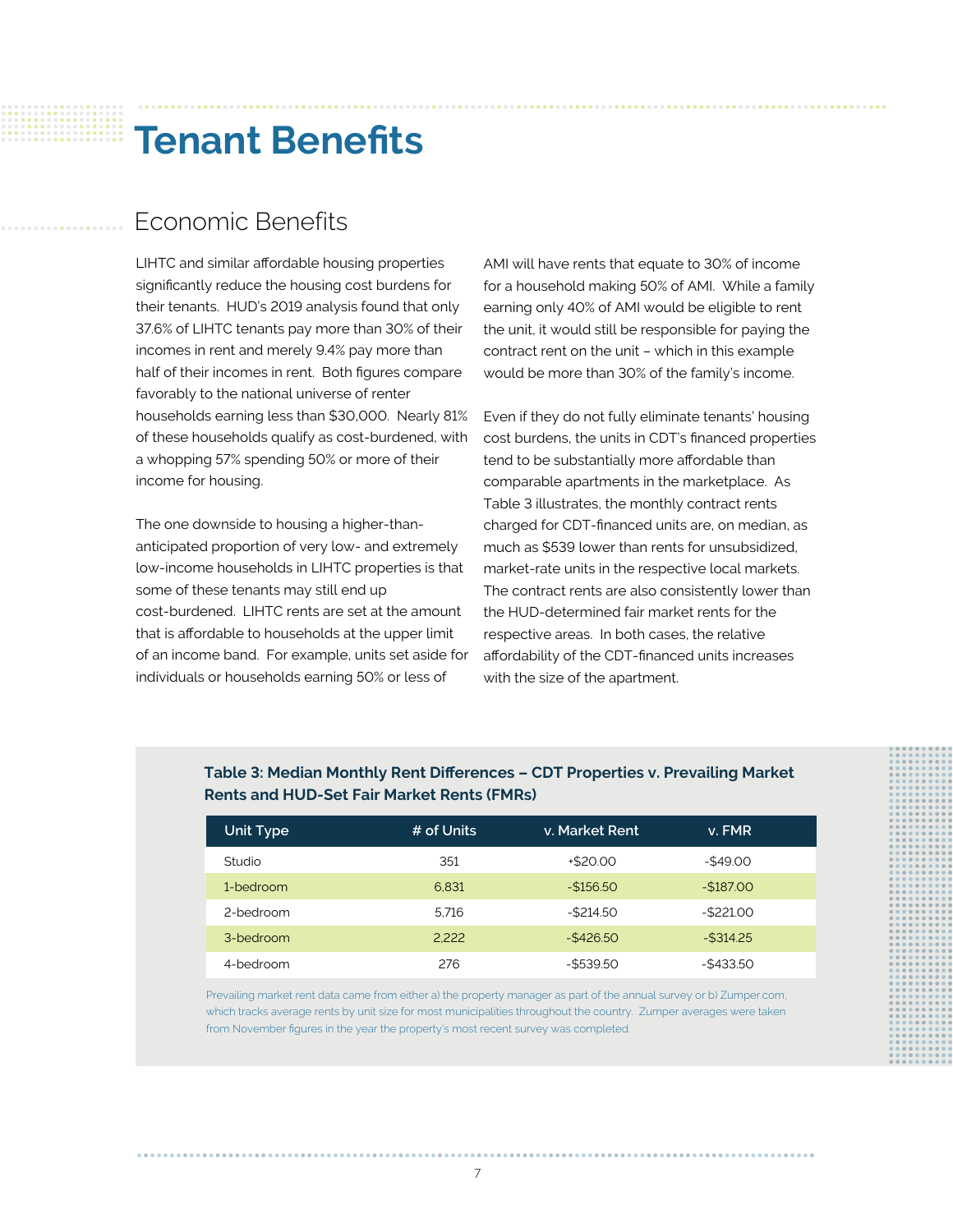The median figures mask some significant variations, however. In several CDT-financed properties, the median contract rent for certain types of units exceeds the prevailing market rent. (See Table 4.) Those differences may result from several factors. The CDT property may be newer and/or in better shape relative to other rental properties in the market. It may have on-site tenant amenities that do not exist in other apartment complexes in the surrounding area. The differences also may arise from poor or insufficient market comparables. There may not be many other studio apartments in the region, for instance. The responding property manager may not have the best data about local market rents. The Zumper figures also may be based on an overly broad market.

On the flip side, market rents in strong coastal markets tend to dwarf the contract rents charged in CDT-financed properties. The median rent for 3-bedroom apartments in the Casa de Angeles complex is nearly \$1,550 lower than the comparable 3-bedroom market rent in Los Angeles. Similarly, the contract rent for a 2-bedroom apartment in the Watershed at Hillsdale property in Portland, OR is more than \$1,000 lower than the prevailing market rent for a similarly sized unit.

These differences represent substantial housing cost savings for the tenants in the CDT properties. Consider the economic benefits for a typical household living at Arthur Place in Delaware, OH, about 30 minutes north of Columbus. A 2-bedroom apartment there rents for about \$778 per month, \$487 less than the market rent for an unsubsidized 2-bedroom apartment in the area and \$253 less than the FMR for the area. Virtually all the Arthur Place tenants are senior citizens making less than half of the area median income, or less than \$33,550 for a two-person household. By not having to pay for an unsubsidized apartment, the household effectively frees up about 17% of its monthly income for other uses.

#### **Table 4: Proportion of CDT-Financed Properties with Above-Market Rents**

| Unit Type | % of Properties |
|-----------|-----------------|
| Studio    | 57.1%           |
| 1-bedroom | 19.8%           |
| 2-bedroom | 11.3%           |
| 3-bedroom | 74%             |
| 4-bedroom | 6.9%            |
|           |                 |

For a majority of tenants, the relative savings are even greater. Only 48% of tenant households in the CDT-financed properties are responsible for paying the full contract rent. Nearly 39% pay less than half the contracted amount because they benefit from a Housing Choice (Section 8) voucher or other public subsidy. Voucher holders pay only 30% of their incomes toward rent, with the local housing authority making up the difference between the tenant's portion and the contract rent amount. For these tenants, some of whom make less than \$10,000 annually, effective monthly rents are often less than \$200.

#### **Table 5: Median Tenant Rent Responsibility at Surveyed Properties (As Proportion of Contract Rent**

| Amount of<br><b>Contract Rent Paid</b> | Proportion<br>of Tenants |  |
|----------------------------------------|--------------------------|--|
| 100%                                   | 48.3%                    |  |
| 76-99%                                 | 7.1%                     |  |
| 51-75%                                 | 6.0%                     |  |
| 26-50%                                 | 25.5%                    |  |
| & 25%                                  | 13.1%                    |  |
|                                        |                          |  |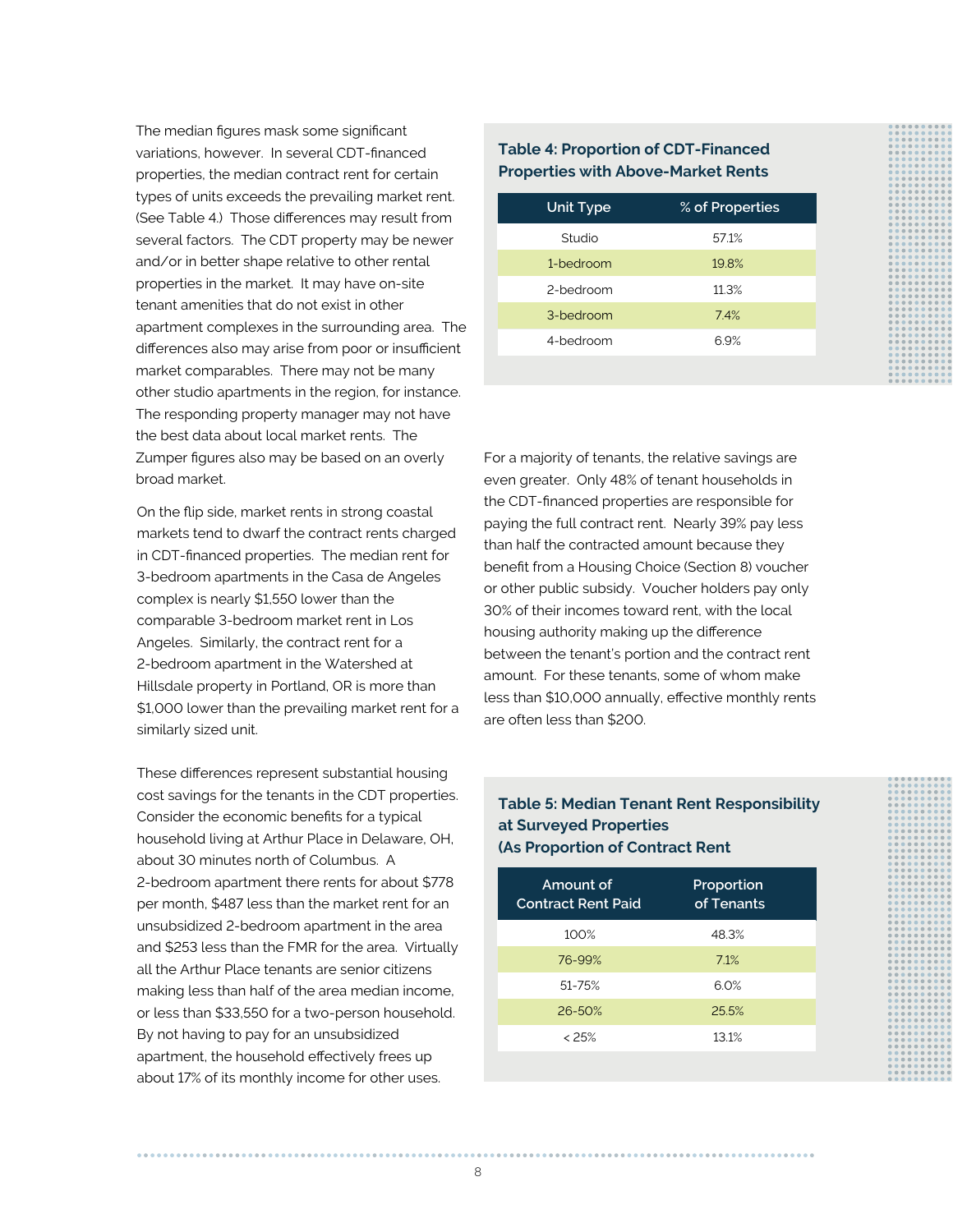These economic benefits address the primary concern for tenants in LIHTC and other subsidized properties. In her interviews with LIHTC tenants throughout California, Berkeley Professor Carolina Reid found that an apartment's affordability and quality, more so than any concerns about the safety of the surrounding neighborhood, were the primary factors behind the tenants' decision to move into a LIHTC property.

Prior to moving into their LIHTC apartments, 40% of the surveyed residents either worried about paying for food or skipped meals due to their housing cost burden. 19

Health & Education Benefits

With the benefit of lower monthly rent payments, low-income households can allocate more to food and health care. Not surprisingly, this additional spending on other critical needs translates into better health outcomes. A Boston-based study found that children living in subsidized housing are 19% more likely to be food secure, 28% less likely to be seriously underweight, and 35% more likely to be classified as "well" on a comprehensive indicator of child health. 20

Housing cost burdens increase individuals' odds of hypertension, arthritis, non-adherence to cost-related health care and prescriptions, and generally poor health. Increasing the cost burden by 1% reduces the likelihood of good or better health by 9.3%, and a 10% increase in a tenant's cost burden increases the likelihood of deferring a medical procedure by 26%.<sup>21</sup> Enterprise Community Partners found that 45% of severely burdened renters have not followed a treatment

CDT has surveyed tenants in four of its equity properties, and the results have been similar to Reid's findings. The survey asked why they moved into the property. The most frequent response was the need for lower or more stable monthly housing costs, and the second most frequent answer was the need to be on one's own. (Of course, that independence often is feasible only if an affordable living situation can be identified.) Surveyed tenants routinely rank their current apartment as more affordable than their previous situation; tenants at Garden Court in Denver, for instance, are saving a median \$185 per month relative to what they were paying beforehand.

plan provided by a health care professional and 31% delayed a routine check-up because they could not afford it. (The comparable proportions for all renters were 34% and 23%.) <sup>22</sup>

Families in affordable living situations tend to spend more on activities that enhance their children's education. Johns Hopkins University researchers found that low-income households that pay only 30% of their incomes in rent spend \$75 more per year on child enrichment activities than do similar households that are severely housing cost-burdened. Such enrichment enhances children's cognitive and social-emotional development and leads to greater success in school, less incarceration, higher employment, and less reliance on public programs later in life.23

Lower rent burdens also contribute to greater academic achievement. A 2020 study analyzed the performance of students in New York City

**<sup>19</sup>** See Carolina K. Reid, "Rethinking 'Opportunity' in the Siting of Affordable Housing in California: Resident Perspectives on the Low-Income Housing Tax Credit" *Housing Policy Debate* vol. 29, #4 (July 2019), pp. 645-669.

**<sup>20</sup>** Children's Health Watch & Medical-Legal Partnership / Boston, "Rx for Hunger: Affordable Housing" (Dec. 2009); available at https://childrenshealthwatch.org/wp-content/uploads/rxforhunger\_report\_dec09-1.pdf

**<sup>21</sup>** See Rachel Meltzer & Alex Schwartz, "Housing Affordability and Health: Evidence from New York City," *Housing Policy Debate* vol. 26, #1 (Jan. 2016), pp. 80-104.

<sup>22</sup> See https://www.enterprisecommunity.org/blog/health-survey-renters.

<sup>23</sup> Sandra J. Newman & C. Scott Holupka, "Housing Affordability and Investments in Children," Journal of Housing Economics vol. 24 (2014), pp. 89-100.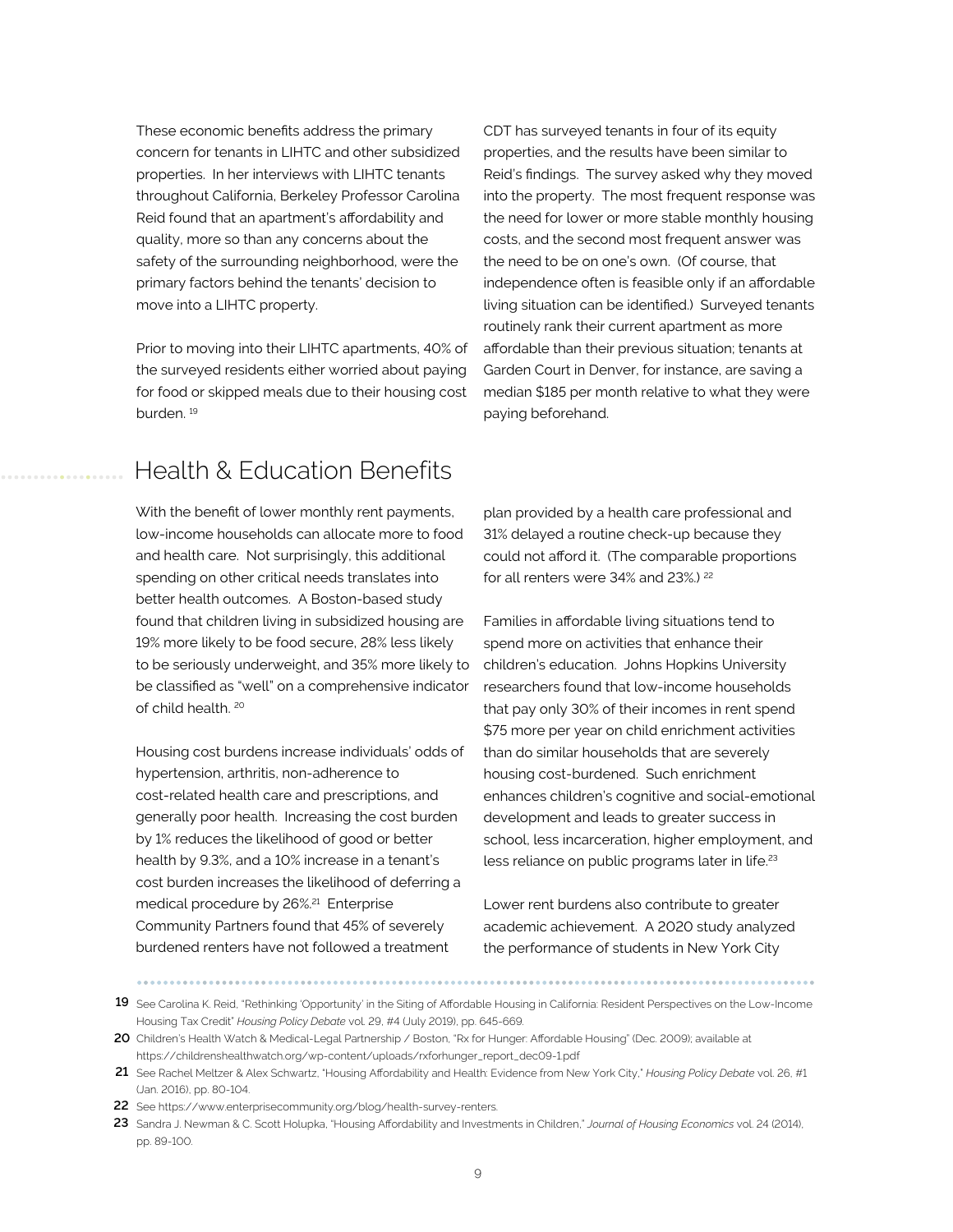public schools whose families received housing vouchers. Relative to their pre-voucher performance, the students performed .05 standard deviations better on language arts and math tests

in the year after receiving the voucher. The gains were especially significant for Latino, Asian, and White students.<sup>24</sup>

### Housing Quality

Of course, affordability is only one component of a beneficial living situation. The quality of the home matters. Here, too, the CDT properties have received positive reviews. Surveyed tenants typically rank the quality of their current apartment at least 7 or 8 on a 10-point scale, with similarly high marks for their satisfaction with the unit and the property. Both the quality and satisfaction ratings consistently exceed those of their former residence. Again, these findings echo those of Reid's analysis of California LIHTC tenants. Almost 90% of the tenants she surveyed reported that their housing improved when they moved into the LIHTC property. Many noted that the units were safer, larger, and of better quality than what was available in the broader market.<sup>25</sup>

Many CDT-financed properties have various amenities that further enhance the tenants' living experience. Nearly 44% have one or more on-site public computers that tenants can use for e-mail or educational purposes. Pre-pandemic, 42% of the properties offered regular social events or happy

### Residential Stability

Individuals living in affordable, quality housing are likely to remain there, particularly when market rents are rising. Each year, the National Apartment Association (NAA) surveys about 3,500 apartment complexes. Most have at least 50 rental units. In

#### **Table 6: Proportion of Respondent Properties with Tenant Amenities**

| Amenity                                     | Proportion |
|---------------------------------------------|------------|
| Computer access / computer lab              | 43.8%      |
| Social events / happy hours                 | 424%       |
| Health services / clinic                    | 30.6%      |
| Child care / after-school programming       | 29.2%      |
| Recreational facility $\angle$ programming  | 21.5%      |
| Transportation                              | 18.8%      |
| Financial counseling                        | 18.8%      |
| Adult education                             | 16.0%      |
| Employment $\angle$ job training assistance | 10.4%      |
| <b>Assisted living services</b>             | 6.3%       |
| No additional amenities / services          | 20.1%      |
|                                             |            |

hours for the residents. Nearly one-third of the properties have on-site health and/or wellness services. Moreover, 92% of the properties are within 10 minutes of a grocery store, and 85% are within 10 minutes of public transportation.

2020, the overall average tenant turnover rate in the surveyed properties was 46.9% - one of the lowest rates in the survey's history, and one well below the historic average. Much of this, of course, can be attributed to the pandemic and

25 Reid, "Rethinking 'Opportunity' ..."

Amy Ellen Schwartz et al, "Do Housing Vouchers Improve Academic Performance? Evidence from New York City," *Journal of Policy*  **24** *Analysis & Management* vol. 39, #1 (Winter 2020), pp. 131-158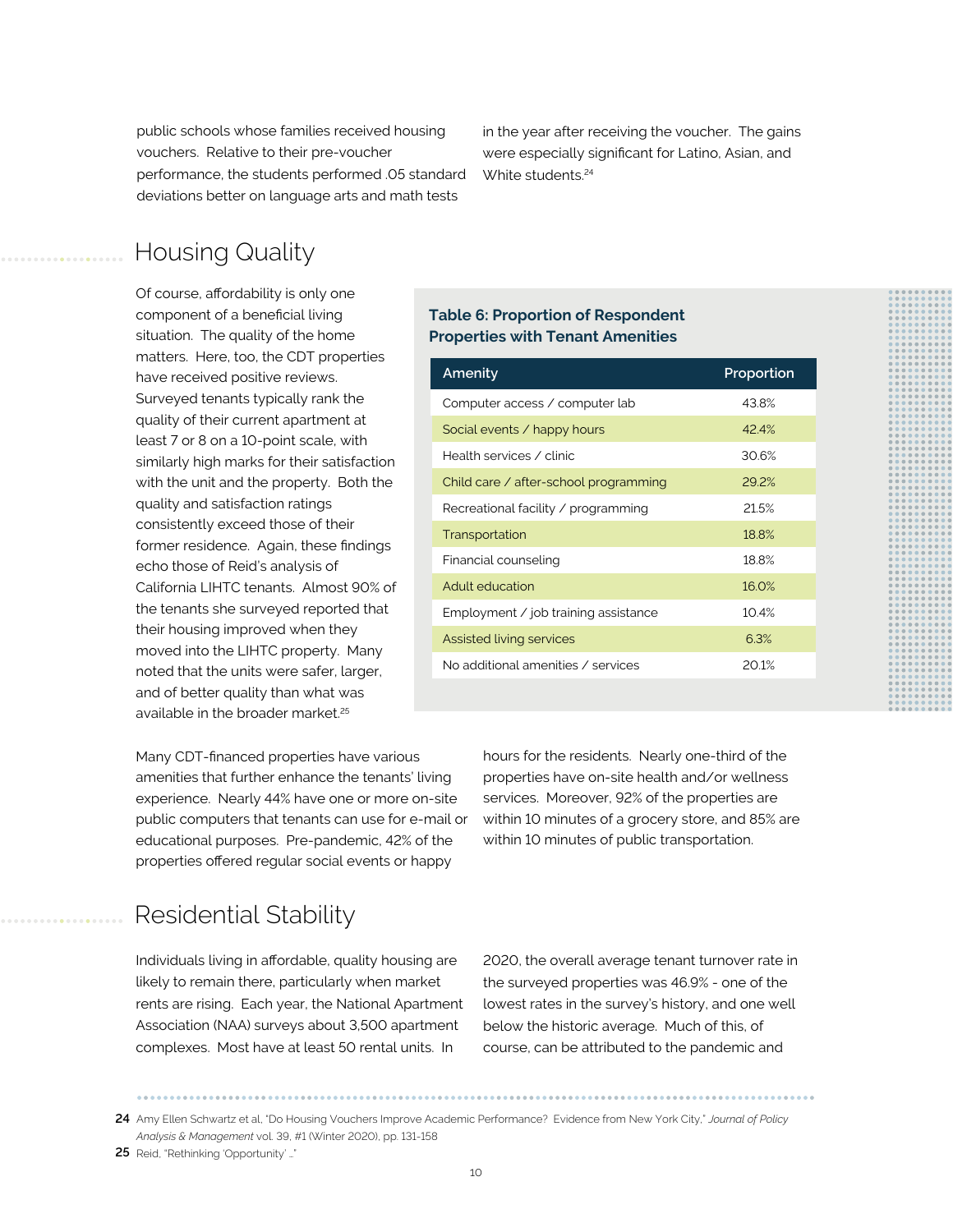various "stay at home" recommendations. The reported national mobility rate (i.e. changing apartments) of 17.8% was the lowest since the Census Bureau began collecting that information in 1988.26 Subsidized units consistently have much lower tenant turnover rates than market-rate units. Survey respondents reported an average turnover rate of only 19.4% in 2020, down seven percentage points from 2019.

Turnover at the CDT-financed properties has been even lower than the national average for subsidized properties. CDT-financed properties averaged a 15.3% tenant turnover rate in 2020 and averaged 19.9% from 2017-2020. Indicative of the desirability of the CDT properties, overall occupancy rates have exceeded 96%. There are more than 1.5 households on the waiting list for every CDT-financed unit.

Moreover, there is comparatively little forced turnover (i.e. tenant eviction) at CDT-financed properties. Only 14.5% of tenants who have left CDT-financed properties in the past three years have been evicted; the others have left because they have purchased a home, moved to another apartment, or passed away. Put differently, the properties average a 2.4% overall annual tenant eviction rate.

That eviction rate is generally consistent with observed rates nationally. The most recent national data, compiled by the Eviction Lab at Princeton University, found that from 2000-2016, there was roughly 1 eviction filing for every 17 renter households (about 5.9%) and one actual ultimate eviction for 1 of every 40 renter households (about 2.5%). With the various eviction

moratoria and renter support programs during the pandemic, eviction filings fell to about 49% of normal. (They subsequently bounced up once the Supreme Court struck down the Centers on Disease Control's eviction moratorium last summer.)<sup>27</sup>

In general, families that receive housing assistance are less likely to be evicted and more likely to remain in their homes from year to year than those in unsubsidized units.28 Eviction rates in subsidized properties in metropolitan Atlanta were 2.8 percentage points lower in 2016 than rates for unsubsidized properties.29 The difference is not surprising, given that many affordable housing tenants receive rent subsidies that reduce or eliminate their cost burden. Evictions typically result from either persistent nonpayment of rent or conduct that violates the property's behavioral standards. The limited eviction activity at CDT's properties suggests that property managers have succeeded in screening out problematic tenants and that most tenants are stable enough financially to meet their rental obligations. The most recent (summer 2021) tenant surveys give credence to the latter supposition, as fewer than a third of respondents had struggled to pay their rent due to Covid.

There are clear benefits of residential stability, particularly for children. It contributes to positive performance in school, whereas frequent moves during childhood have long-term negative effects on children's social, educational, and emotional outcomes.30 Kathleen Ziol-Guest, a researcher at the RAND Corporation, found that the majority of low-income children moved at least once during early childhood, and more than half moved at least

**<sup>26</sup>** See NAA's 2021 Survey of Operating Income and Expenses in Rental Apartment Communities (https://www.naahq.org/news-publications/national-apartment-association-2021-survey-operating-income-expenses-rental), which is based on respondents' 2020 financial statements.

**<sup>27</sup>** See https://evictionlab.org/updates/research/eviction-filing-trends-after-cdc-moratorium/

**<sup>28</sup>** Yumiko Aratani, Sarah Lazzeroni, Jeanne Brooks-Gunn, & Diana Hernandez, "Housing Subsidies and Early Childhood Development: A Comprehensive Review of Policies and Demonstration Projects," *Housing Policy Debate* vol. 29, #2 (Mar. 2019), pp. 319-342.

<sup>29</sup> Austin Harrison, Dan Immergluck, Jeff Ernsthausen, & Stephanie Earl, "Housing Stability, Evictions, and Subsidized Rental Properties: Evidence from Metro Atlanta, Georgia," *Housing Policy Debate* vol. 31, #3-5 (May-Sep 2021), pp. 411-424

<sup>30</sup> See, for example, Rebekah Levine Coley & Melissa Kull, "Is Moving During Childhood Harmful?" MacArthur Foundation Policy Research Brief (July 2016); available at https://www.macfound.org/media/files/HHM\_Brief\_-\_Is\_Moving\_During\_Childhood\_Harmful\_2.pdf.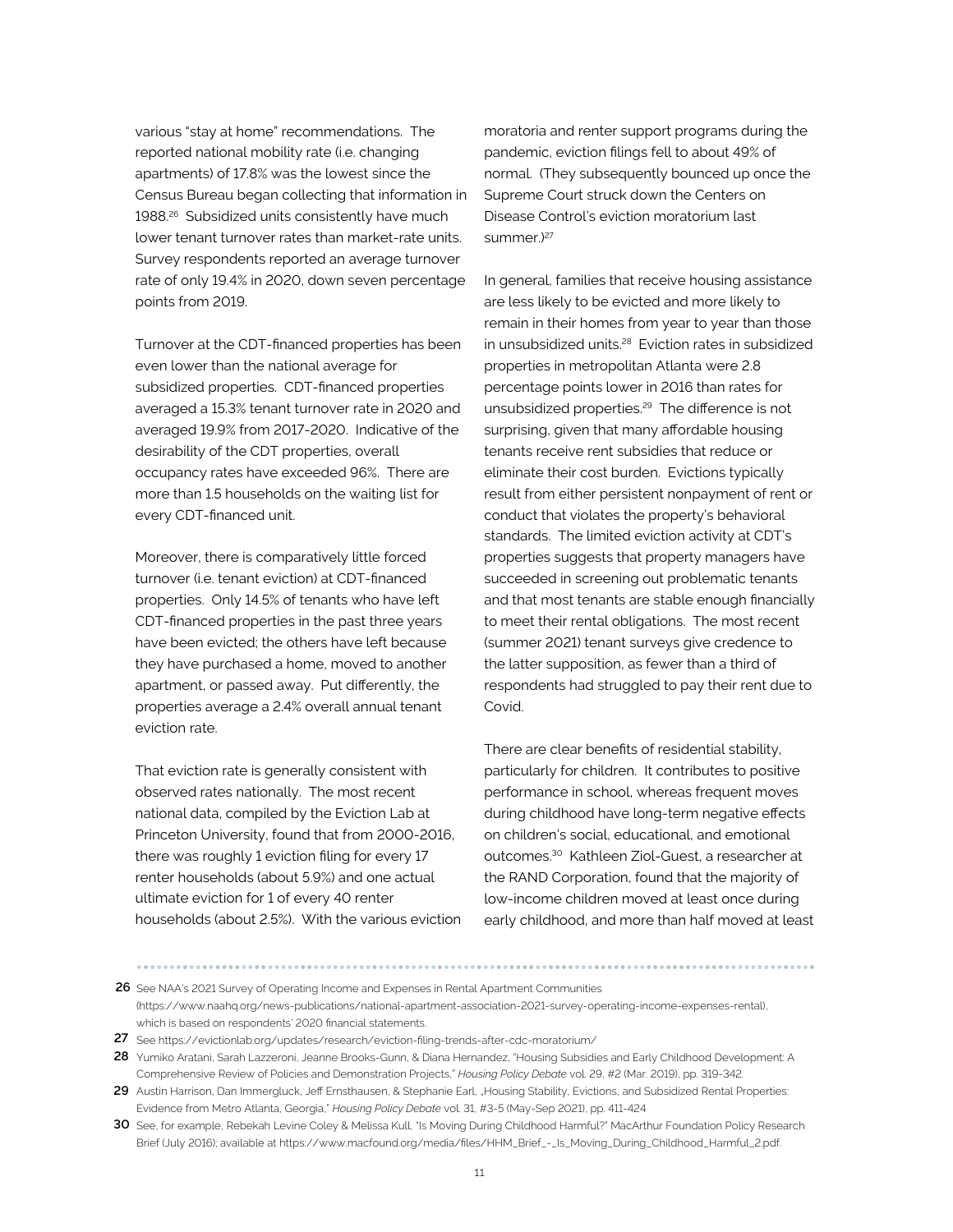three times by the time they turned 15. Any move during childhood is associated with a nearly half-year loss in educational attainment, and any move in middle childhood (ages 6-10) is associated with lower earnings, fewer work hours, and less educational attainment later in life.<sup>31</sup> Other

research has found that poor children who experience multiple moves during early childhood are more likely to have attention problems, internalizing and externalizing behavioral issues, and sibling conflicts than their peers who are more residentially stable. 32

## **Characteristics of CDT Properties' Neighborhoods**

For the most part, CDT's properties are located in economically distressed areas. The median census tract containing a CDT property has a 23.5% poverty rate and a median household income of \$41,875, only 52% of the national median. The typical renter household in these tracts qualifies as very low-income, with a median income of only \$31,961 (40% of the national median). The tracts' pre-pandemic median unemployment rate was 6.2%, compared to then then-national rate of 3.6%.

The poverty among renters in these areas is a major factor behind the above-average rates of renter housing cost burdens. More than 54% of renters in these census tracts are at least moderately cost burdened, and 27% are severely cost burdened. The demand for housing has resulted in lower overall residential vacancy rates (median 9.3%) than the national average (12.1%), though many of the occupied units likely are not in the best physical condition.<sup>33</sup>

Of course, substantial variation exists within these markets. While most CDT-financed properties are located in distressed areas, the organization also has financed properties in more affluent

communities to ensure at least some lower-income residents can continue to afford to live there. Seventeen of CDT's current portfolio properties (5.7%) are located in census tracts whose median household incomes exceed \$90,000, and 51 are in tracts with poverty rates of less than 10%. (Note that these are pre-pandemic figures.) CDT has financed properties in upper/middle-income sections of Austin, TX; Casper, WY; Portland, OR; Plymouth, MA; and Gloucester County, NJ (outside of Philadelphia), among other locations.

Because of CDT's national footprint and its predilection for financing properties outside of the country's largest metropolitan areas, the neighborhoods in which its properties are located tend to be more racially and ethnically diverse than those typically perceived to be associated with affordable housing. Only 36% of the surrounding census tracts contain a majority of people of color; Whites comprise the majority of residents in nearly two-thirds of the neighborhoods. Overall, the median proportion of Whites in these areas is seven percentage points higher than the proportion of Latinos and nearly 18 percentage points higher than the proportion of Blacks.

**32** Aratani et al.

**<sup>31</sup>** Kathleen Ziol-Guest, "Long-Run Impact of Residential Moves in Childhood on Adult Achievement," paper presented at the Society of Prevention Research conference (May 2014).

**<sup>33</sup>** All data in this and the previous paragraph are from the American Community Survey's 5-year (2015-2019) estimates.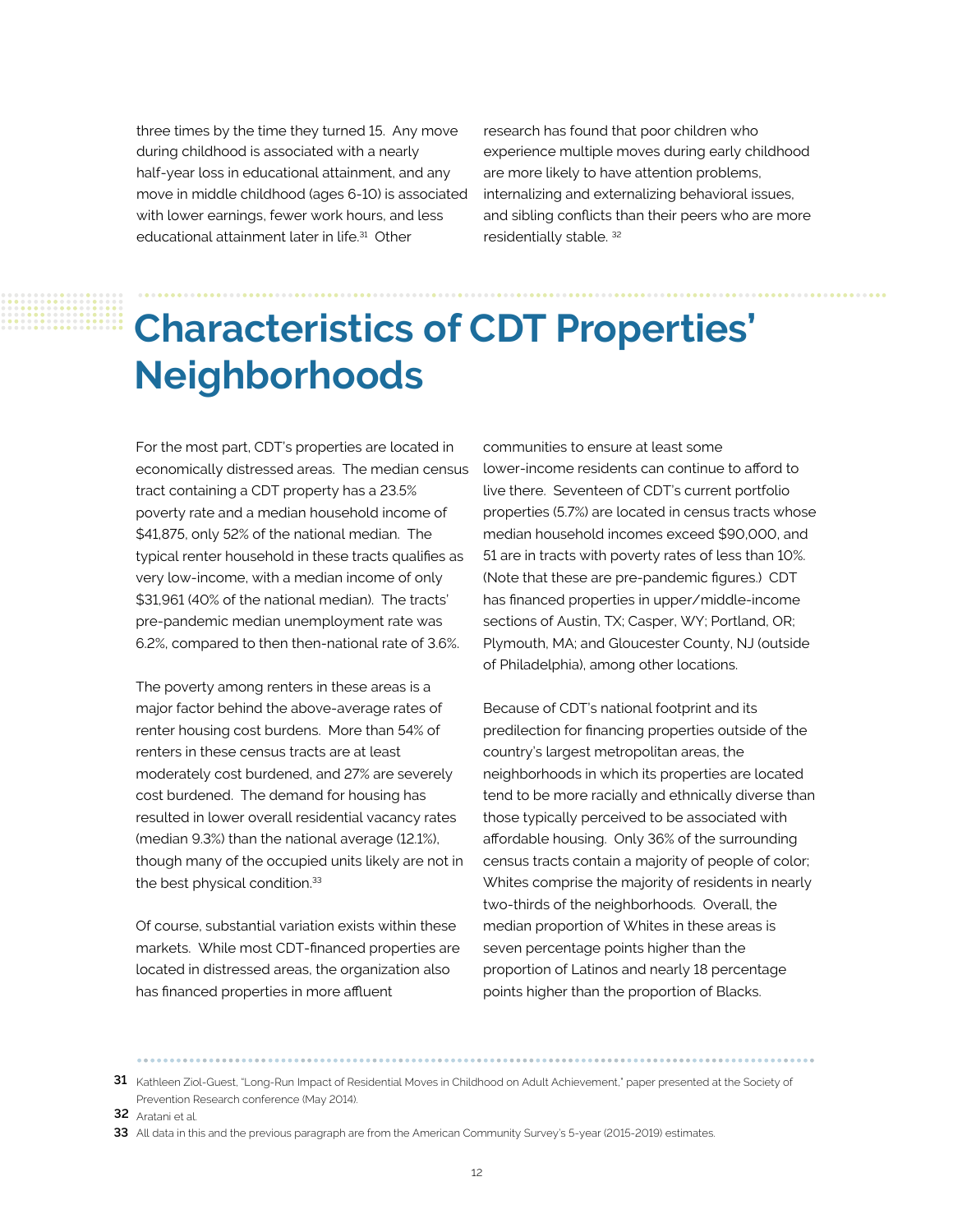### **Properties' Impacts on Their Neighborhoods**

For many years, one of the most persistent complaints about affordable housing is that it negatively affects the condition of the surrounding neighborhood. The "Not in My Backyard" sentiment stems from a fear that the presence of housing occupied by predominantly low-income individuals, many / most of whom are people of color, will contribute to increased crime and reduced property values. Such a fear persists despite considerable research demonstrating the neutral to positive spillover effects of affordable housing on surrounding neighborhoods.34

Although CDT has not yet been able to track sales price or crime data in the areas surrounding its properties, the survey responses do not paint a picture of disinvestment or decay. On the contrary, conditions generally appear to be improving in the communities where CDT's properties are located. Of the 143 separate properties represented among survey respondents, 56 (39%) have experienced new nearby residential or commercial

development within the previous 12 months. Nearly three times as many responding property managers contend that public safety has improved in the areas surrounding their properties than those who have observed worsening conditions. And among those who feel conditions have deteriorated, none has identified the CDT financed property's presence as a contributing factor.

The property managers' perceptions of conditions in the neighborhoods surrounding the properties have remained consistently positive. The surveys ask the managers to rate a variety of local conditions, ranging from housing affordability and public safety to the quality of the physical infrastructure and the accessibility of jobs, on a 10-point scale. The average overall neighborhood rating has been 6.92, and the average rating for each individual neighborhood component has exceeded 5.8. Property managers are most encouraged by the properties' location relative to key consumer goods and services, followed

#### **Table 7: Average Respondent Ratings of Conditions in Surrounding Neighborhoods** *Ratings Based on 10-Point Scale, 10 Being the Highest*

| Characteristic                    | Rating | Characteristic                        | Rating |
|-----------------------------------|--------|---------------------------------------|--------|
| <b>Housing Quality</b>            | 6.51   | Availability of Goods & Services      | 7.69   |
| Housing Affordability             | 5.83   | Availability of Public Transportation | 7.21   |
| Public Safety                     | 6.23   | Quality of Physical Infrastructure    | 6.91   |
| <b>Recreational Opportunities</b> | 6.61   | Accessibility of Jobs                 | 7.48   |
| School Quality                    | 6.90   | Investor Confidence                   | 7.63   |

**34** See Keri-Nicole Dillman, Keren Mertens Horn, & Ann Verilli, "The What, Where, and When of Housing Policy's Neighborhood Effects," *Housing Policy Debate* vol. 27, #2 (Mar. 2017), pp. 282-305 for a good summary of the research. Recent analyses of LIHTC price effects in Chicago and Los Angeles have found positive price effects in both low- and middle-income neighborhoods (forthcoming).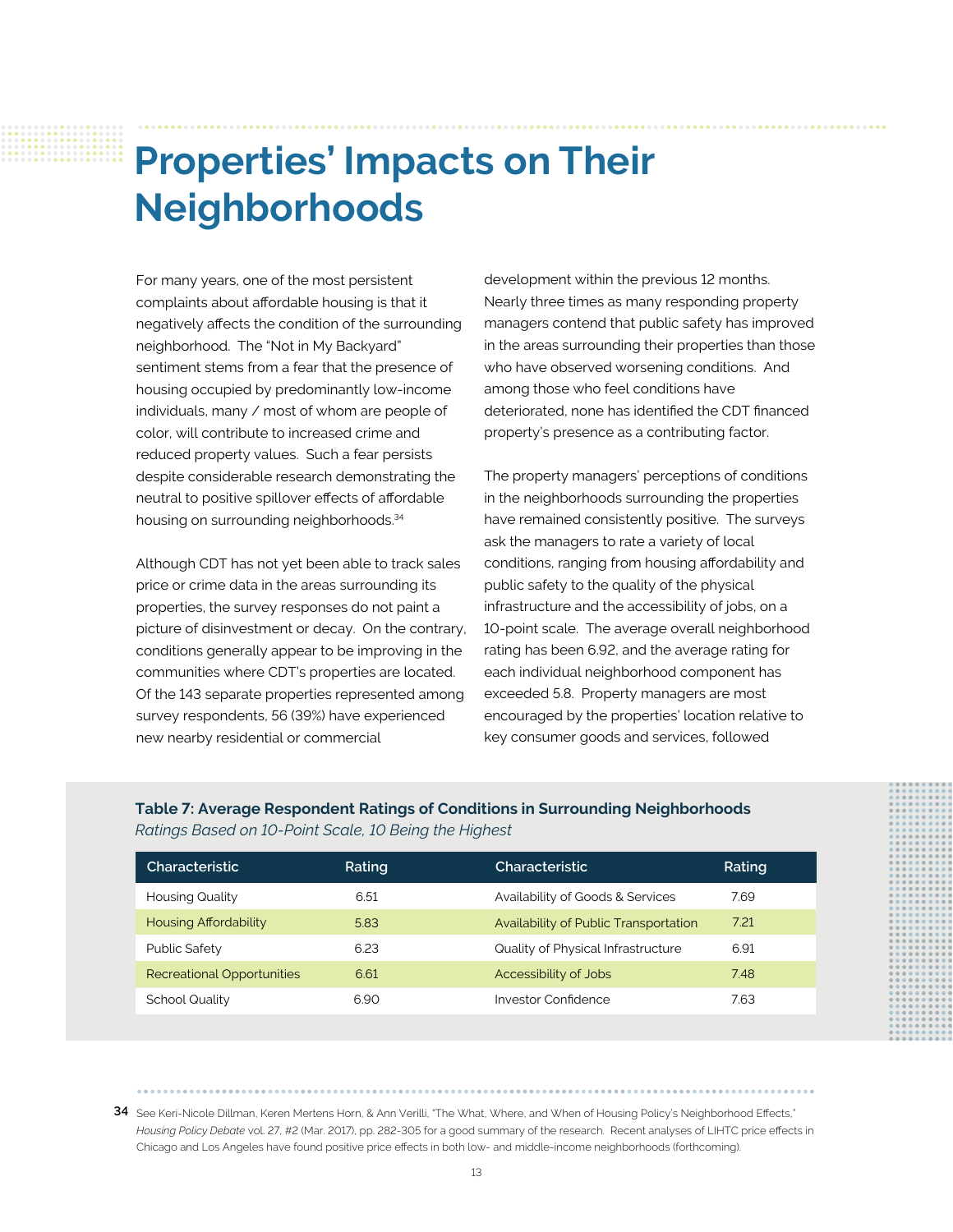closely by their perception of investors' confidence in the neighborhoods.

It is unclear to what extent the development, renovation, and/or preservation of the CDT-financed projects has contributed to the stabilization and improvement of the surrounding areas. Only a few survey respondents specifically addressed the communities' perception of the CDT properties. For example, Lori Sharp, a property manager for S.L. Nusbaum Realty, contends that the opening of the 90-unit, mixed-income Brenner Crossing II family property in Salisbury, NC has "certainly improved the landscape / appearance of the neighborhood. The West End neighborhood has a long-standing bad reputation for crime and run-down housing, and Brenner Crossing has helped make improvements to the overall public perception of the area."

It is relatively common for residents of communities where LIHTC and other affordable housing properties are scheduled for development to be wary of the properties. In my own recent interviews of LIHTC developers in Southern California, both for-profit and nonprofit developers spoke of the need to reach out to the community during the pre-development process to assuage local concerns and build political support for the property. Such local unease characterized development of the 76-unit Homestead Senior Residences property outside of Wichita, KS. The property manager explained that area residents initially "fought against the apartment community." Yet there have not been any complaints about

Homestead since it opened, in part because of the quality of the property's management and its ability to keep the property "looking nice." While relatively few of the properties may be having demonstrably positive and catalytic effects on their communities with respect to sparking new investment, there is little evidence that the complexes are negatively affecting their neighborhoods or dissuading prospective investors.

One of the properties' more tangible contributions to neighborhood health has been through tax revenues. The developments generate a median \$27,866 in annual property tax revenue - \$473 per unit – for their respective cities or counties, monies that help sustain local schools and critical public services.

In many cases, the affordable housing has transformed a community liability into a productive asset. Nearly half of the properties that responded to CDT's 2019 survey are located on the site of a previously vacant lot or abandoned building, property that likely was costing more in public health and public safety problems than it was generating in tax revenue. The remediation of abandoned buildings and vacant lots reduces gun violence by 39% and 4.6%, respectively, according to a Philadelphia-based study. Each building improvement generates an average \$5 annual return per taxpayer, while the development of each vacant lot generates a \$26 per person economic return.35

**35** Charles C. Branas et al, "Urban Blight Remediation as a Cost-Beneficial Solution to Firearm Violence," *American Journal of Public Health*  vol. 106 (Dec. 2016), pp. 2158-2164.